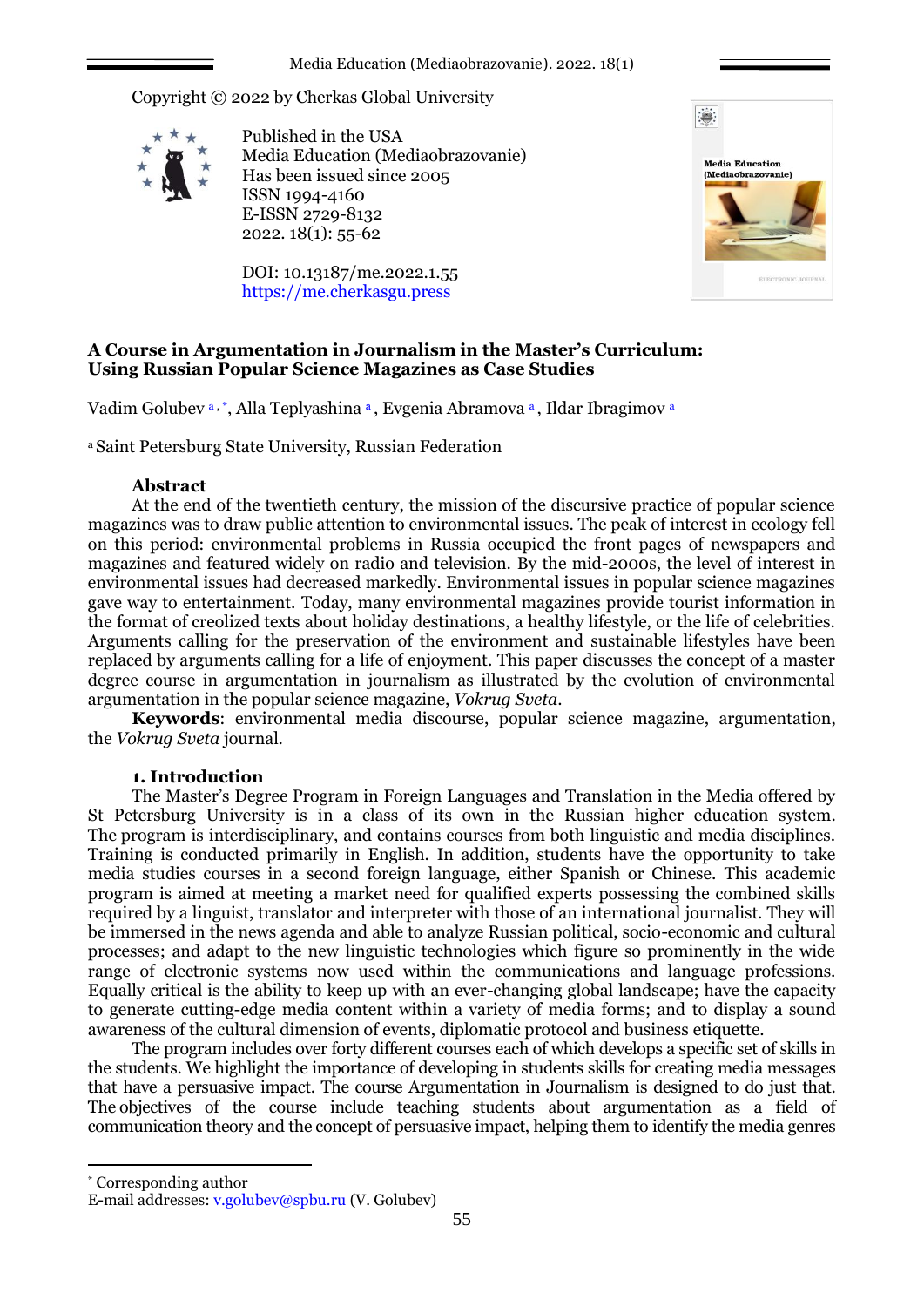in which argumentation is used, carry out a critical analysis of media messages, aimed to argue and persuade, and produce their own argumentative media discourse.

#### **2. Materials and methods**

The importance of this course is corroborated by a number of studies. A. Levitskaya and A. Fedorov stress the importance of developing of students' media competence so that they would be able to analyze manipulative influences in the media and test the reliability of media texts (Levitskaya, Fedorov, 2021). Bearing in mind that the course focuses on argumentation in the socio-political domain, it is worthwhile to draw upon a recent review of five monographs of Alexander Fedorov in which the author argues for integrating the media education component into school and university curricula with a special focus on developing a sociopolitical direction of media education (Kazakov, 2021). Another study urges the need for a humanitarian vector of studying the use of media and digital resources in education, addressing the phenomenon of the teacher's potential to use such resources (Tyunnikov et al., 2021).

Environmental discourse has featured in a number of studies in recent years. P. Ermolaeva et al provide critical reflections on the environmental media coverage across two Russian cities following environmental themes including air and water pollution, waste, sustainable transport, energy, environmental civic engagement, and organic food. Based on the media discourse analysis of twelve national and six regional Russian online mass media they come to the conclusion that national media focus primarily on the city of Moscow and cite pro-governmental journalists whereas the regional press gives voice to environmental activists and non-governmental organizations along with pro-governmental journalists. Collectively, the results demonstrate that media coverage does not accurately reflect the complex issues of urban stakeholders' relationship with environmental conflicts which are inevitable in the context of Russia's continuous reliance on the hydrocarbon sector (Ermolaeva et al., 2020)

A. Castrechini, E. Pol, and J. Guàrdia-Olmos analyze media representations of environmental issues and how they have been constructed and transformed after the Rio Summit in 1992 in Spanish newspapers (*La Vanguardia* and *El País*). The results suggest that there has been a movement from scientific to political discourse and a change towards greater reflection and social recognition of the relevance of environmental issues. The environment has shifted from being associated with nature to being predominately associated with the urban environment (Castrechini et al., 2014: 213-220).

Other studies focusing on the environmental and popular science discourses in the media include (Hjermitslev, 2019; Molek-Kozakowska, 2017; Jarreau, Porter, 2017)

Several researchers trace the evolution of Russian popular science magazines, whose educational mission in the late 1980s and early 1990s was to draw public attention to environmental problems (Kalinina, 2012: 108). She points out that this period saw the peak of interest in the environment: on the pages of newspapers and magazines, in radio and television programs, ecological ruin in the country had become one of the leading subjects. The high-quality Ecos-Inform magazine was launched in 1990. It had both Russian and English versions. In 1992, two new environmental publications emerged on the Russian information market at once: the Eurasia-Monitoring magazine and the Greenpeace in Russia newsletter, which gradually grew into a magazine. By the mid-1990s, attention to environmental issues had noticeably decreased. The topic of ecology was present in the press in the so-called "background" mode (Orekhova, 2000: 67). The reasons were the government's withdrawal from the environmental agenda, the decline of the grassroots environmental movement and the near death of the press caused by the most severe economic crisis of the 1990s. Environmental coverage came in waves with global environmental disasters, hazardous waste leaks, natural disasters, epidemics, etc.

In our analysis, we will focus on the present-day discourse of a former popular science magazine with a particular emphasis on identifying the rhetorical techniques used by arguers to influence their readers. The subject of the study is the *Vokrug Sveta (Around the World)* magazine, which is the oldest representative of popular science magazines in Russia. Since its founding in 1861, it has focused on travel, geography and the environment. Today, it largely covers tourism, travel to national attractions of Russia and ecotourism.

The objectives of the study determined the choice of methods of analysis. To confirm the hypothesis about the role of argumentation in diversifying the conceptual content of popular science discourse about tourism, argumentation discourse analysis methods were used. We drew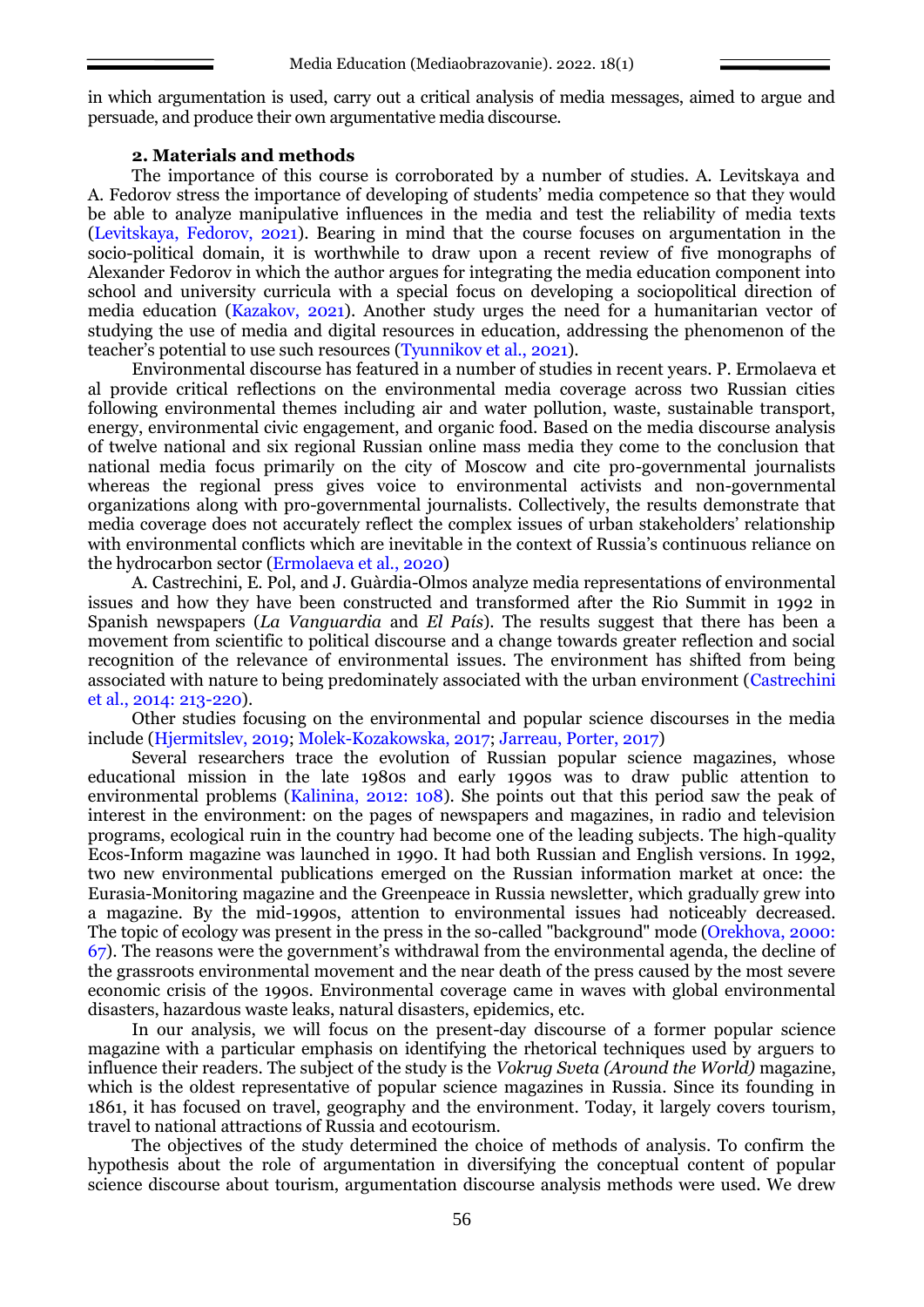upon the following studies to build the methodological basis of argumentation discourse analysis: (Candarli, 2018; Gigante, 2017; Kolbel, Jentges, 2017; Lawrence, Sherry, 2021; Mallow et al., 2020; Mansouri et al., 2017; Westby, 2018).

### **3. Discussion**

Globalization has created conditions for the development of international tourism. Journalism has become one of the key factors of this process. The discourse about traveling in Europe and Asia and vacations in famous resorts have occupied the information space for the past two decades. However, the Covid-19 pandemic changed the argumentation of tourism discourse by focusing on domestic tourism.

Following I. Erofeeva we identify media text as a space of representing the national view of the world reflected in the linguistic personality of the source. By the national view of the world we mean a system of spiritual values fixed in language systems and conditioned by the mental constructs of a specific national community (Erofeeva, 2015: 73).

Contemporary linguistics uses two approaches to determining the status of tourism discourse in terms of the subject, the purpose of communication and the type of communicator. According to the first approach, tourism discourse is viewed as a subtype of institutional advertising discourse. A broader point of view interprets tourism discourse as an independent type interacting with other types of discourse. In this study, we will adhere to the first approach, since the communicative space of travel magazines is determined by their main advertising and information function, where the information aspect comes to the fore. The purpose of communication in this media field is a dialogue-based socio-cultural impact on a non-specialist reader, the formation of their social identity (Vikulova, Makarova, 2013: 23-32). The main task of travel magazines is to promote science, provide a clear explanation of complex scientific information to a non-professional reader, and build a dialogue between the scientific community and a wide range of readers (Parafonova, 2017: 187).

The members of the Novosibirsk academic school Zagorulko, Garanina, Borovikova and Dolmanov (Zagorulko et al, 2019: 496) adhere to the traditional view of tourism discourse as a type of popular science discourse that mediates between the academic community and the larger public.

Tourism discourse has a rich repertoire of argumentation tools to achieve its impact. In his paper, *A Place as Argument*, А. Velez-Posada demonstrates that the descriptions of geographic locations can become part of argument alongside the account of a person who has visited this place. His study addresses the question of how places are part of the process of argumentation.

The argument from place (*argumentum a loco*) that is presented in classical rhetoric handbooks, particularly in Quintilian, is used as a model of analysis in order to emphasize the situated character of argumentative processes (Velez-Posada, 2020: 13-23). S. De Ascaniis and L. Cantoni analyze online travel reviews about an attraction of the Christian heritage, with the goal of unveiling the arguments that formed the opinion of visitors (Ascaniis, Cantoni, 2017: 179-202).

Argumentation has been studied from the standpoint of the correctness of constructing logical inferences and the use of rhetorical techniques, as well as from the standpoint of the structural organization of units and components of argumentation. A number of works have been devoted to the development of textual characteristics of argumentation, from ancient times to the present. It has been proved that there is a variety of methods of argumentation and each of them has only its inherent ability. Among the factors of persuasive influence, priority is given to rhetorical and psychological techniques. A. Freeley points out that argumentation recognizes emotional aspects (Freeley, 1996: 7).

M. Bazhenova and I. Kulagina, exploring the possibilities of the influence of popular science media text on the formation of the image of the world and its role in the formation of mentality, state that the reality of the world is presented not only as attractive and intriguing, but also as hidden and inaccessible. However, the unattractiveness of these aspects is veiled by vivid photographs and humorous explanations so that the reader's interest in the world of travel does not disappear under the influence of fear or disgust (Bazhenova, Kulagina, 2015: 5-9).

The issue of the effectiveness of argumentation in media text correlates with the problem of optimization of rhetorical techniques. It should be noted that the media text is characterized by the use of neorhetorical techniques. Ch. Perelman's new rhetoric shifted the emphasis from truth to opinion and assessment, from proof to argumentation, the ultimate goal of which is to obtain the consent of the audience (Perelman, Olbrechts-Tyteca 1971: 1). Perelman characterizes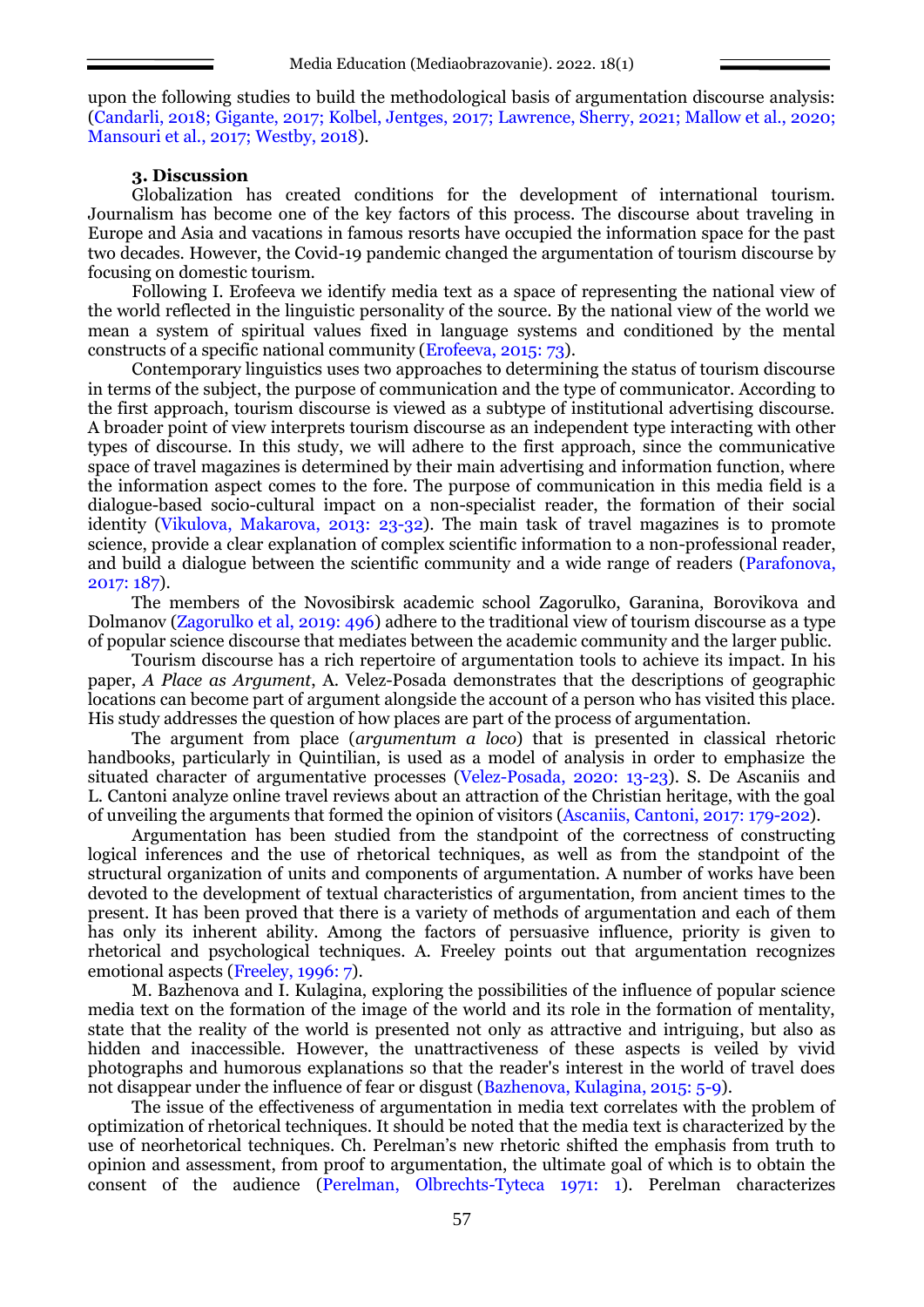argumentation as a modification of the current state of affairs - as a change, in particular, of views and assessments.

Within the framework of these ideas, the main goal of new rhetoric is to inspire the readers, presenting the situation or position as attractive to them. The means to achieve this goal are informal reasoning techniques. In the field of cognition and ideology, argumentation is aimed precisely at restructuring consciousness, changing the ideas, concepts and beliefs of people. When influencing decision-making, argumentation is focused on such a change in the views and judgments of people that can induce them to perform actions that have recently seemed unrealistic. Within the framework, the correctness of argumentation may fall prey to its effectiveness.

In the examples below, selected from Issues 1-6 of the *Vokrug Sveta* magazine for 2020, we can see the highly emotive concepts "the most magical holiday," "fairy tales," "beautiful towns, nature reserves", "pristine liana and deciduous forest," "splendor," "stunning landscapes," and the descriptions "secret," "extremely attractive" combined with references to Russia as in "vacation in Russia", "refreshing directions for traveling in Russia". The authors advocate spending a vacation in Russia by referring to Russia as a land of natural beauty, mystery and cultural richness: "when planning travel, do not lose sight of remote corners of Russia", "Russia has an incredible number of beautiful towns, nature reserves and simply, as they say now, locations." The travel discourse is characterized by brevity, imagery, metaphoricity, reference to historical memory, emotional coloring, and expressiveness. Personal experiences play a great role (Example 10). The authors argue that today, a vacation in Russia is, in fact, not a tribute to circumstances, but a conscious choice of many tourists.

*Example 1.* When summer comes to the city, I want to get out into nature. *Vokrug Sveta*<br>5 refreshing destinations for traveling in Russia (Russian ecotourism. offers 5 refreshing destinations for traveling in Russia (Russian ecotourism. http://www.vokrugsveta.ru/article/299349/, last accessed on 21.10.2021)

*Example 2.* The area of the Curonian Spit National Park is more than six and a half thousand hectares. There are six hiking trails in the park: you can find out what a "drunken forest" is, see a real bird watching station and visit the highest sand dunes in Europe, with observation platforms which offer a view of the sea, forests and moving sands. If you prefer a more active holiday, be sure to arm yourself with a scuba diving flashlight and dive into the cool sea in search of sparkling Baltic amber – the main natural treasure of the region (Russian ecotourism. http://www.vokrugsveta.ru/article/299349/, accessed on 21.10.2021).

*Example 3.* It was in the Kislovodsk Park that a health path was first laid – a route for therapeutic, health-improving walking. This is a method of treatment that is especially loved by adherents of ecotourism: it provides for dosed, strictly doctor-prescribed physical activity in the form of walking and climbing the mountains. It is believed that the health path, which has been operating in the park since 1901, improves the activity of the heart muscle and heals the entire vascular system, the respiratory system and the nervous system (Russian ecotourism. http://www.vokrugsveta.ru/article/299349/, last accessed on 21.10.2021).

*Example 4.* The Valdai National Park is famous not only for the unique network of rivers and lakes, but also for the indigenous population, which to this day preserves the traditional way of life, crafts - primarily blacksmiths and bells – and beliefs. The city itself is more than five hundred years old, and tourists are attracted here, in addition to its rich history, by the microclimate: two hundred lakes, of which fifty-six occupy an area of more than twenty hectares, as well as ecologically clean berry, fish and mushroom grounds. The latter are the business card of the Valdai National Park (Russian ecotourism. http://www.vokrugsveta.ru/article/299349/, last accessed on 21.10.2021).

*Example 5.* The reserve, which is located in the Khasansky district of the Primorsky Territory, was founded in 1916 on the initiative of the forester T. Gorodetsky: he tried to save part of the taiga from uncontrolled felling. Here you will feel as if a time machine took you several millennia ago: a pristine liana and deciduous forest, waterfalls with the purest water, birdsong – all this is amazing. Far Eastern leopards, Amur tigers and sika deer are also found here (Russian ecotourism. http://www.vokrugsveta.ru/article/299349/, last accessed on 21.10.2021).

*Example 6.* Created on the banks of the Volga River under the auspices of UNESCO, the Samarskaya Luka National Park is intended to serve as a biosphere reserve in the Samara region. The total area of the park, divided into five forest districts, is almost 135 thousand hectares. The park has its own administrative center – the city of Zhigulevsk. In Samarskaya Luka you can find the golden eagle, mute swan, beaver, Siberian roe deer, various rodents, such as the dormouse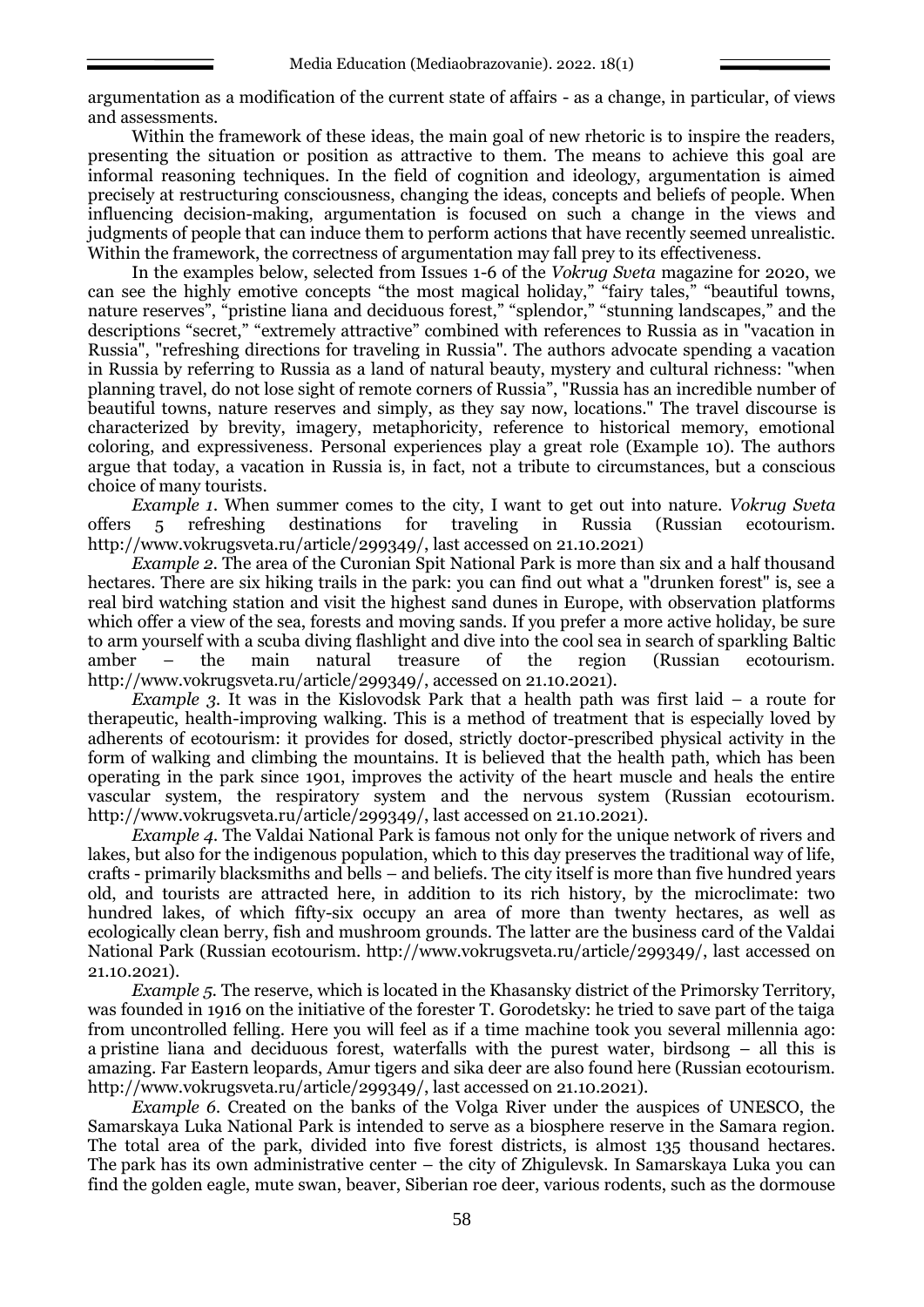and the root vole, as well as elk. Snakes are found here, but they do not pose a danger to humans (Russian ecotourism. http://www.vokrugsveta.ru/article/299349/, last accessed on 21.10.2021).

*Example 7.* After a very stressful spring, you just need to unwind and change the scenery. What if the borders to your favorite holiday countries aren't open yet? There can be only one answer, because in Russia there is an incredible number of beautiful towns, nature reserves and simply, as they say now, locations. How to visit Valaam Island, Lake Baikal or the Curonian Spit without emptying your bank account? (Vacation in Russia can be affordable! Life hacks for travelers. https://www.vokrugsveta.ru/company/news/335690/, last accessed on 21.10.2021).

*Example 8.* Summer is a short period when the Russian North can be seen in all its splendor. Many have heard of Solovki: a tourist trail has long been trodden there, and yet getting to the archipelago is not as easy as, for example, to Valaam. Meanwhile, the centuries-old history of these places, stunning landscapes, the opportunity to spend an informative vacation and be alone with yourself make the Solovetsky Islands extremely attractive (The harsh charm of Solovki: 15 secrets of the protected archipelago. http://www.vokrugsveta.ru/article/334810/, last accessed on 21.10.2021).

*Example 9.* When planning your travels, do not lose sight of the remote corners of Russia, where fairy tales come to life, and the most magical holidays become reality (From the Urals to the seas of Tmutarakan: 5 fabulous routes in Russia. http://www.vokrugsveta.ru/article/304989/, accessed on 21.10.2021).

*Example 10.* Once I came across a filing of *Vokrug Sveta* magazines for 1928, where I came across the story of Scarlet Tundra. Its events unfold exactly in the place where I acquired the land. And I took what I read as a sign: I decided to open a theme park for recreation. I found the descendants of the characters mentioned in the story and organized a survival school. We have ideal conditions for people tired of civilization: tundra, a herd of deer, 30 husky sled dogs and two tamed foxes. And in winter, the bear came, and I got into the top of *Yandex* news as a girl who chased a clubfoot away with fireworks (Kings of the North: An unexpected Murmansk through the eyes of local residents. http://www.vokrugsveta.ru/article/324837/, last accessed on 21.10.2021).

#### **4. Results**

The study of the Russian popular magazine *Vokrug Sveta* found that its content heavily focuses on tourist discourse.

The results of the study using the methods of content and discourse analysis allow us to conclude that journalists have been tasked with breaking stereotypes related to recreation, tourism and tourists, creating an idea of the tourist attractiveness of Russian regions and revealing the hidden potential of promising destinations. The key message of the argument is that Russia is a great country, with a great variety of cultural sites, with unique opportunities for the development of active and educational tourism.

The aim of the tourist discourse of popular science magazines is to convince the reader that the best kind of tourism is travel and recreation in his country, which contributes to the reader's knowledge of historical and cultural values. By introducing new knowledge into the model of the addressee's world and modifying the existing ones, carefully, with the help of introductory words and euphemisms, influencing the reader's feelings, the author evokes the necessary emotions that would lead to appropriate behavior.

A distinctive feature is the displacement of environmental discourse about environmental pollution from the content. For example, drawing attention to the striking beauty of Lake Baikal, journalists do not provide information about the environmental problems of this lake. Describing the healing nature of Crimea, they do not talk about the high seismological danger of the region, about the unreliability of treatment facilities in the water area of the southern coast of Crimea, about the pollution of the sea in the area of ports, about oil and fuel spills. They the fact that the downside of tourism is the growth of anthropogenic pressure on the region.

In the 2000s, there was no consistency and accounting for interactions of tactical and strategic orientation directly between the objects of the emerging segment of popular science journals. We can talk about a split in this segment, which led to a clear differentiation of popular science magazines that has preserved an ecological discourse, and popular science magazines that have appropriated the glossy format. The absence of restrictions for foreign companies on the ownership of Russian print media, new technologies imported by Western glossy magazines, which demonstrated the advantage of visual content over text, impressions over content, contributed to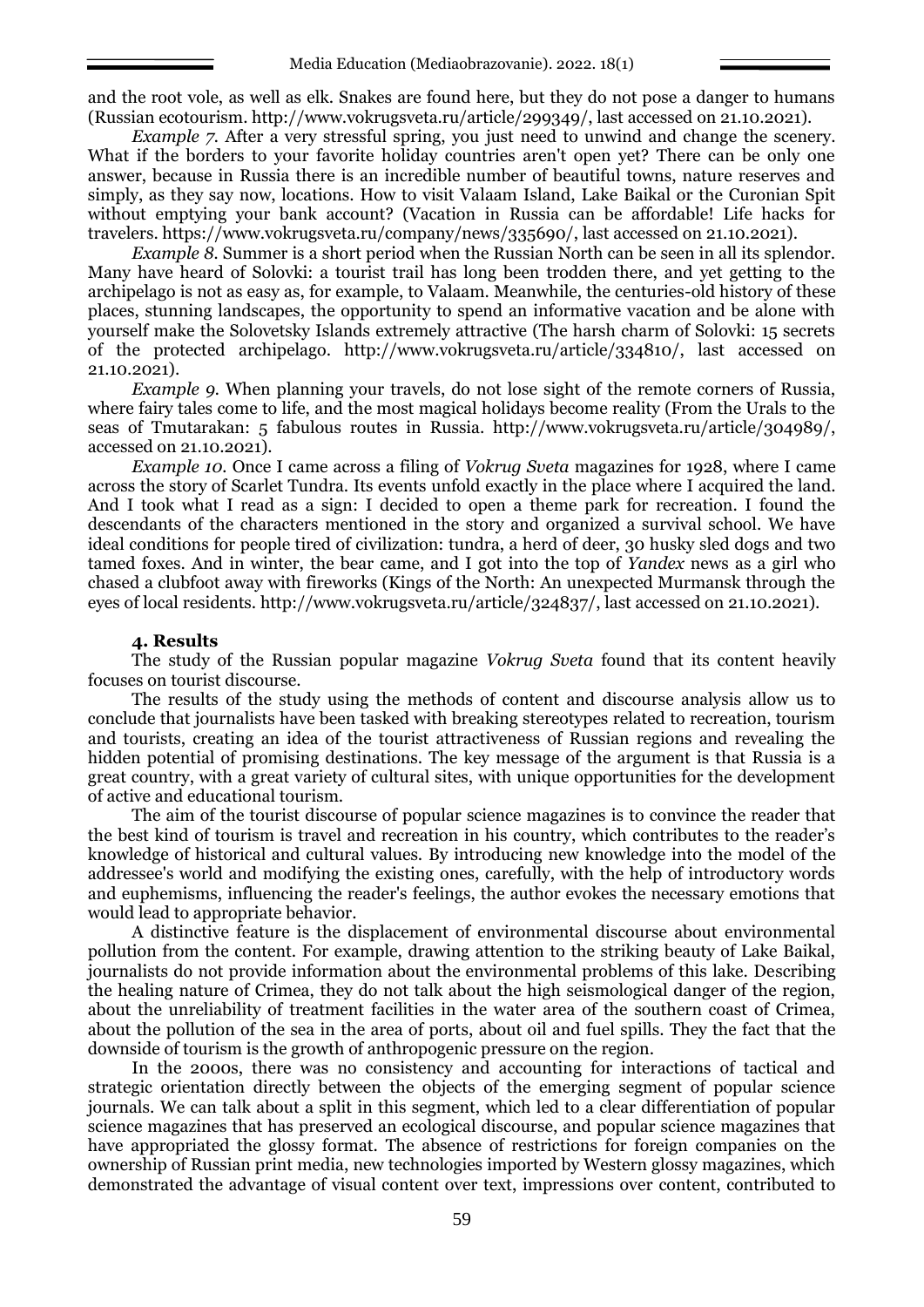the monetization of content. Popular science magazines started to reflect the ideology of glocalization, forming an idea of local cultures in the global context of their interaction with each other and, through the regional component, securing cross-cultural ties between countries.

As a result of the active development of the travel segment, popular science magazines have been transformed into lifestyle publications - a new system of socially significant values. Such magazines could be compared to factories producing models of lifestyle. While business interest in popular science magazines has dramatically declined, magazines that have morphed into a glossy publication have retained most of their readership numbers. The content of the "new" popular science magazine includes information about other countries as potential vacation destinations, a healthy lifestyle, and celebrity stories fitted with an abundance of photographs and illustrative graphics, which function as an additional argument in favor of the tourist destination.

The concept of this type of popular science magazines is the orientation towards consumption rather than towards knowledge. The indicators of the competitiveness, efficiency and profitability of such a magazine depend on the audience interested in information about the services of hotels, consumers aimed at enjoying visiting popular tourism sites, shopping, and national cuisines. According to J. Baudrillard, consumption characterizes a society of abundance. This is a deep, intensive process of selection, organization and regular renewal of household items, which includes every member of society (Baudrillard, 2006: 7). The growing multimedia also set its own terms: there is a tendency to use more photos and reduce the volume of texts, and "clip" thinking determines the "primitivism" of the content, which results in the publication of shorter articles (Bushev, 2008: 32).

#### **5. Conclusion**

At the end of the twentieth century, the mission of Russian popular science magazines was to draw public attention to environmental issues. Argumentation had become the core of the environmental media discourse. The peak of interest in ecology fell on this period: environmental problems in Russia occupied the front pages of newspapers and magazines and featured widely in radio and television. By the mid-2000s, the level of interest in environmental issues had decreased markedly. Environmental issues in popular science magazines gave way to entertainment. Such magazines have been turned into geographic magazines as the case of the Vokrug Sveta magazine testifies. Today, environmental discourse in a major segment of popular science magazines has turned from discussing environmental issues to providing information about holiday destinations, a healthy lifestyle, or the life of celebrities. Argumentation is present in the texts as a way of explaining the benefits of a particular type of tourism.

The main goal of popular science magazines is to inspire their readers, presenting the situation or position as attractive to them. The means to achieve this goal are informal reasoning techniques. In the field of cognition and ideology, argumentation is aimed precisely at restructuring consciousness, changing the ideas, concepts and beliefs of people. When influencing decision-making, argumentation is focused on such a change in the views and judgments of people that can induce them to perform actions that have recently seemed unrealistic. Within the framework, the correctness of argumentation may fall prey to its effectiveness. In hushing up inconvenient facts, an author strives to make the argument more convincing.

Globalization has created conditions for the rapid exchange of information and increased tourist flows on an international scale. The discourse about leisure and tourism abroad has been filling the information space for a long time. Until recently, popular science geographic magazines did not pay enough attention to domestic tourism. The economic and epidemiological situation in 2020 changed the travel discourse, switching the attention of the audience from international tourism to domestic tourism around historical places and resorts in Russia, which present values for Russians. Today, with the national borders closed for fear of a coronavirus epidemic, popular science magazines are faced with the task of opening Russia to their readers, getting rid of stereotypes, convincing them to look in a new way at spending a vacation in their own country.

The study of argumentation used in the *Vokrug Sveta* magazine allows journalism students to trace the evolution of the genre of popular science magazines towards travel publications and help them understand the ways journalists use arguments to fit their purposes. The Argumentation in Journalism course develops in master's students the skills needed for creating media messages that have a persuasive impact.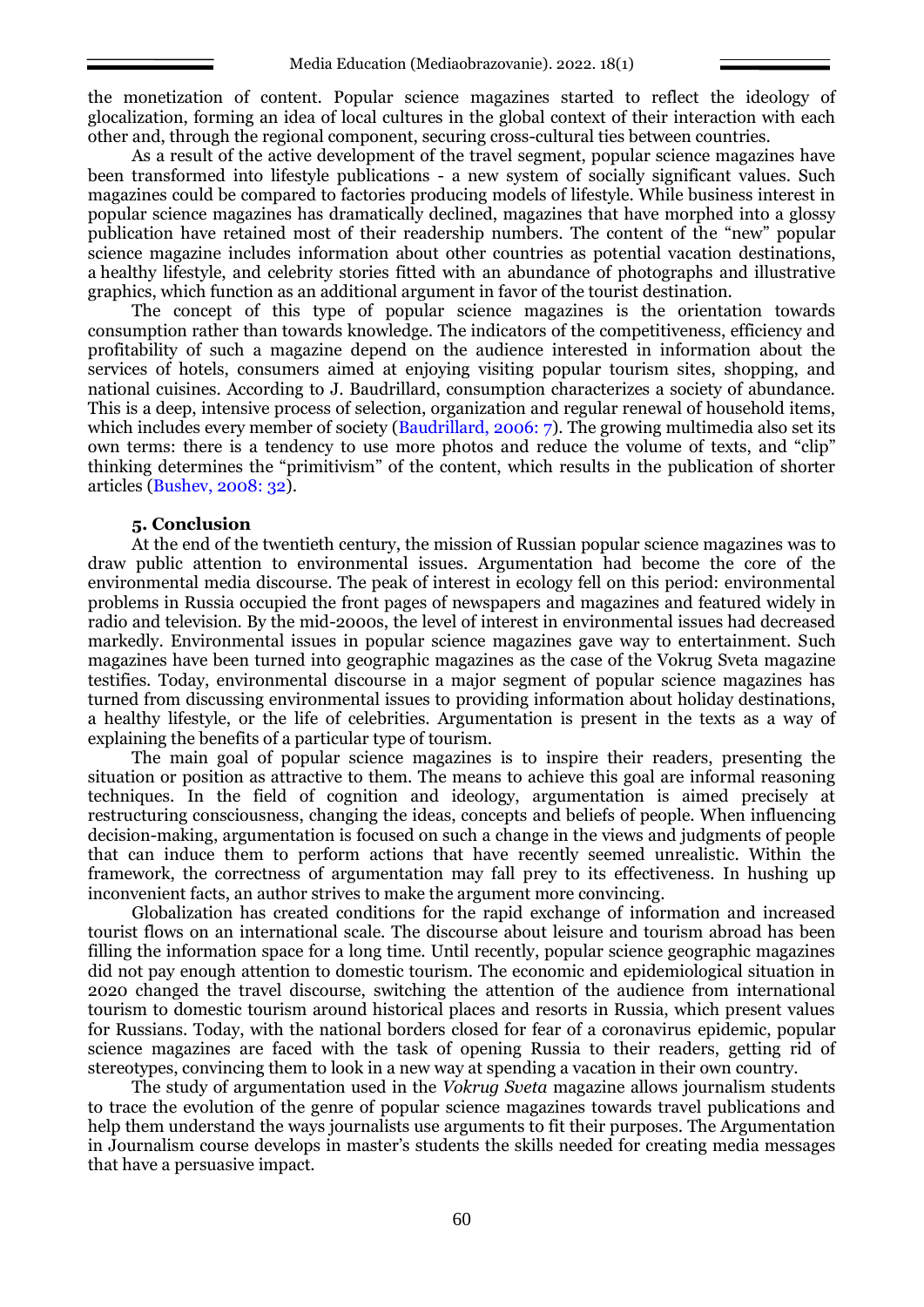### **References**

Ascaniis, Cantony, 2017 – *Ascaniis, S., Cantony, L.* (2017). Online visit opinions about attractions of the religious heritage: an argumentative approach. *Church, Communication and Culture.* 2(2): 179-202.

Baudrillard, 2006 – *Baudrillard, J.* (2006). *J.* Consumer Society. Its myths and structures.

Bazhenova, Kulagina, 2015 – *Bazhenova, M.V., Kulagina, I.V.* (2015). Analiz ideologii zhurnala "Vokrug sveta" na osnove metodologii J.B. Tompson [An Analysis of the ideology of the *Vokrug Sveta* magazine based on the methodology of J.B. Thompson]. *Current Issues in Social Sciences: Sociology, Political Science, Philosophy, History.* 51: 5-9. [in Russian]

Bushev, 2008 – *Bushev, A.B.* (2008)*.* Neoritorika i ponimanie mediatekstov v Internete [Neoritory and understanding of mediatexts on the Internet]. *Media Education (Mediaobrazovanie).* 3: 30-44. [in Russian]

Candarli, 2018 – *Candarli, D.* (2018). Book review: Jonathan Buehl, *Assembling Arguments: Multimodal Rhetoric and Scientific Discourse*. *Discourse & Society.* 29(4): 457-458. [Electronic resource]. URL:<https://journals.sagepub.com/doi/full/10.1177/0957926517753790a>

Castrechini et al., 2014 – *Castrechini, A., Pol, E., Guàrdia-Olmos, J.* (2014). Media representations of environmental issues: From scientific to political discourse. *European Review of Applied Psychology.* 64(5): 213-220.

Ermolaeva et al., 2020 – *Ermolaeva P., Ermolaeva J., Kuznestsova I., Basheva O., Korunova V.* (2020). Environmental issues in russian cities: towards the understanding of regional and national mass media discourse. *Russian Journal of Communication.* 12(29).

Erofeeva, 2015 *‒ Erofeeva, I.V.* (2015). Kontsept "Voina" v sovremennom mediatekste: reprezentatsiya traditsionnykh modelei [The war concept in modern media text: representation of traditional models]. *Uchenye Zapiski ZabGU.* 2(61): 72-82. [in Russian]

Freeley, Steinberg, 1966 – *Freeley, A., Steinberg, D.* (1966). Argumentation and Debate. Belmont: Newgen.

Gigante, 2017 – *[Gigante,](https://journals.sagepub.com/action/doSearch?field1=AllField&text1=teaching+argumentation&field2=AllField&text2=&Ppub=&Ppub=&AfterYear=2017&BeforeYear=2021&earlycite=on&access=) M.E.* (2017). [Argumentation by self-model: missing methods and](https://journals.sagepub.com/doi/full/10.1177/0047281617696984)  [opportunities in the personal narratives of popular health coaches.](https://journals.sagepub.com/doi/full/10.1177/0047281617696984) *Journal of Technical Writing and Communication.* 48(3): 259-280. DOI[: 10.1177/0047281617696984](https://journals.sagepub.com/doi/full/10.1177/0047281617696984)

Hjermitslev, 2019 – *Hjermitslev, H.H.* (2019). 1900 – Popular science as the work of Lucifer: The tensions between 'enlightenment of the people' and 'popular science' in Denmark. *Public Understanding of Science.* 28(4): 504-509. DOI: [10.1177/0963662519832095](https://journals.sagepub.com/doi/full/10.1177/0963662519832095)

Jarreau, Porter, 2017 – *Jarreau, P.B., Porter, L.* (2017). [Science in the social media age:](https://journals.sagepub.com/action/doSearch?content=articlesChapters&countTerms=true&target=default&field1=AllField&text1=popular+science+magazine&field2=AllField&text2=&Ppub=&Ppub=&AfterYear=2017&BeforeYear=2021&earlycite=on&access=)  [profiles of science blog readers.](https://journals.sagepub.com/action/doSearch?content=articlesChapters&countTerms=true&target=default&field1=AllField&text1=popular+science+magazine&field2=AllField&text2=&Ppub=&Ppub=&AfterYear=2017&BeforeYear=2021&earlycite=on&access=) *Journalism & Mass Communication Quarterly.* 95(1): 142-168. First Published January 11, 2017. DOI: [10.1177/1077699016685558](https://journals.sagepub.com/doi/full/10.1177/1077699016685558)

Kalinina, 2012 – *Kalinina, N.V.* (2012). Faktory ekologizatsii otechestvennykh SMI: istoricheskii aspekt [Factors of greening domestic media: the historical aspect]. *Journalism issues.* 17: 105-112. [in Russian]

Kazakov, 2021 – *Kazakov, A.* (2021). The World of media literacy education in the focus of Alexander Fedorov's scientific school. *Media Education (Mediaobrazovanie).* 17(1): 77-85. DOI: 10.13187/me.2021.1.77

Kolbel, Jentges, 2017 – *Kolbel, J., Jentges, E.* (2017). The Six-Sentence argument: training critical thinking skills using peer review. *Management Teaching Review.* 3(2): 118-128. DOI: [10.1177/2379298117739856](https://journals.sagepub.com/doi/full/10.1177/2379298117739856)

Lawrence, Sherry, 2021 – *[Lawrence,](https://journals.sagepub.com/action/doSearch?field1=AllField&text1=teaching+argumentation&field2=AllField&text2=&Ppub=&Ppub=&AfterYear=2017&BeforeYear=2021&earlycite=on&access=) A.M., Sherry, M.B.* (2021). How feedback from an online video game teaches argument writing for environmental action. *Journal of Literacy Research.* 53(1): 29-52. DOI: 10.1177/1086296X20986598

Levitskaya, Fedorov, 2021 – *Levitskaya, A., Fedorov, A.* (2021). Theoretical model of media competence's development of teachers-to-be in the process of the analysis of manipulative media influences. *Media Education (Mediaobrazovanie).* 17(2): 323-332 DOI: 10.13187/me.2021.2.323

Mallow et al., 2020 – *Mallow, J.A., Tracy, K.N., Scales, R.Q., Menickelli, K., Scales, W.D.* (2020). It's not about being right: developing arguments through debate. *Journal of Literacy Research.* 52(1): 79-100. DOI: 10.1177/1086296X19896495

Mansouri et al., 2017 – *Mansouri, A., Biria, R., Najafabadi, M.M., Boroujeni, S.S.* (2017). Nomination and Argumentation Strategies in Oratory Discourse: The Case of an English Sermon. *SAGE Open.* 7(2). DOI: 10.1177/2158244017702425